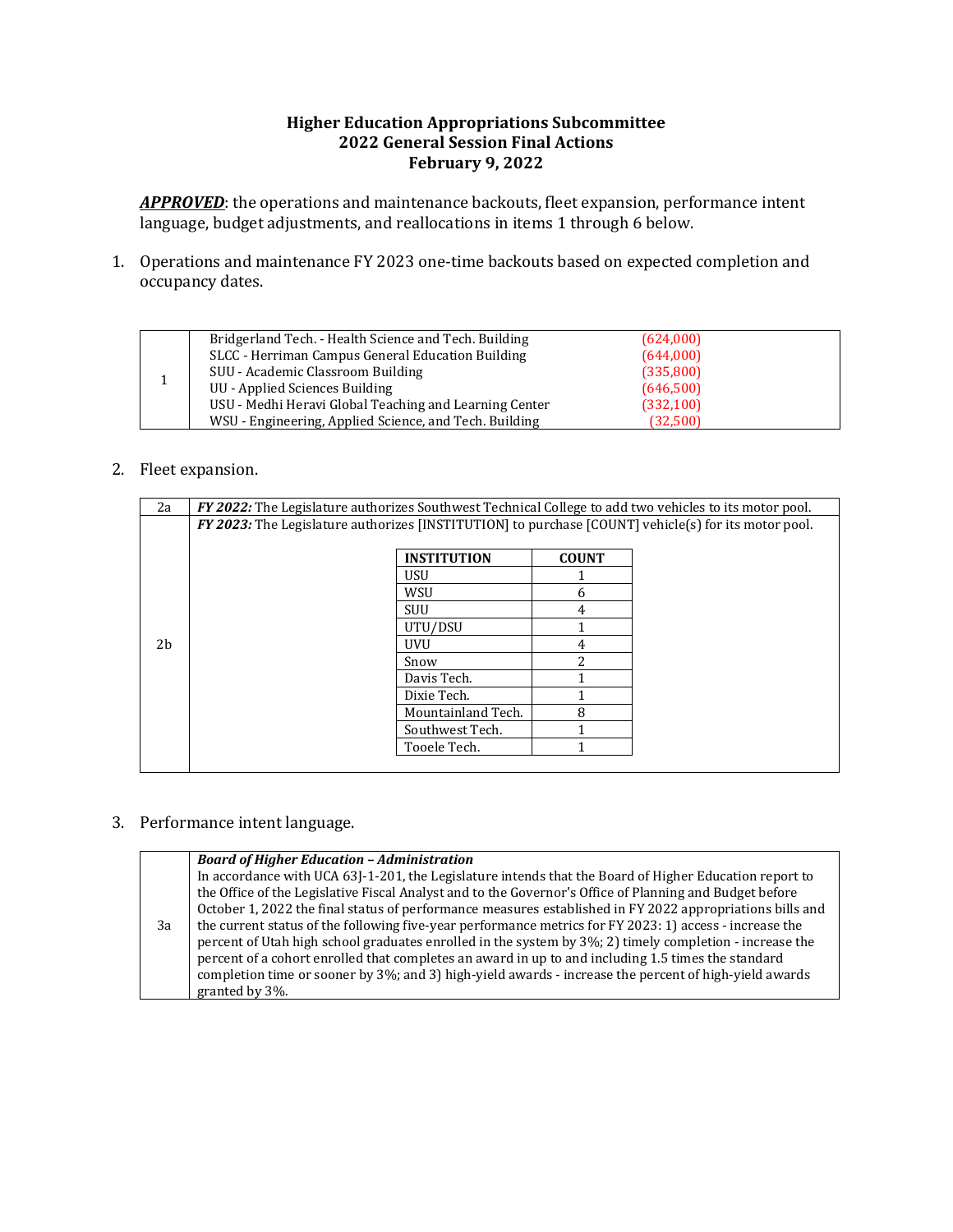*Degree‐granting institutions' Education and General line items; technical colleges' main line items* In accordance with UCA 63J-1-201, the Legislature intends that [INSTITUTION] report to the Office of the Legislative Fiscal Analyst and to the Governor's Office of Planning and Budget before October 1, 2022 the final status of performance measures established in FY 2022 appropriations bills and the current status of the following five-year performance metrics for FY 2023: 1) access - increase the percent of Utah high school graduates enrolled by [ACCESS]; 2) timely completion - increase the percent of a cohort enrolled that completes an award in up to and including 1.5 times the standard completion time or sooner by [TIMELY]; and 3) high-yield awards - increase the percent of high-yield awards granted by [AWARD].

|    |                                                                                                       | <b>INSTITUTION</b>                                                                                    | <b>ACCESS</b> | <b>TIMELY</b> | <b>AWARD</b> |  |
|----|-------------------------------------------------------------------------------------------------------|-------------------------------------------------------------------------------------------------------|---------------|---------------|--------------|--|
|    |                                                                                                       | UU                                                                                                    | 0.16%         | 3%            | maintain     |  |
|    |                                                                                                       | USU                                                                                                   | 0.73%         | 4%            | 3%           |  |
|    |                                                                                                       | WSU                                                                                                   | 0.42%         | 3%            | 3%           |  |
| 3b |                                                                                                       | SUU                                                                                                   | 0.34%         | 3%            | 3%           |  |
|    |                                                                                                       | UTU/DSU                                                                                               | 0.40%         | 3%            | 6%           |  |
|    |                                                                                                       | <b>UVU</b>                                                                                            | 1.01%         | 3%            | 3%           |  |
|    |                                                                                                       | Snow                                                                                                  | 0.33%         | 12.77%        | 7%           |  |
|    |                                                                                                       | SLCC                                                                                                  | 0.94%         | 3%            | $1\%$        |  |
|    |                                                                                                       | Bridgerland Tech.                                                                                     | $0.02\%$      | 3%            | 7%           |  |
|    |                                                                                                       | Davis Tech.                                                                                           | 0.09%         | 3%            | 8%           |  |
|    |                                                                                                       | Dixie Tech.                                                                                           | 0.03%         | 3%            | 7%           |  |
|    |                                                                                                       | Mountainland Tech.                                                                                    | 0.11%         | 3%            | 8%           |  |
|    |                                                                                                       | Ogden-Weber Tech.                                                                                     | 0.07%         | $3\%$         | 7%           |  |
|    |                                                                                                       | Southwest Tech.                                                                                       | 0.01%         | 3%            | 7%           |  |
|    |                                                                                                       | Tooele Tech.                                                                                          | $0.02\%$      | 4%            | 6%           |  |
|    |                                                                                                       | Uintah Basin Tech.                                                                                    | $0.01\%$      | 4%            | 6%           |  |
|    |                                                                                                       |                                                                                                       |               |               |              |  |
|    | All other line items                                                                                  |                                                                                                       |               |               |              |  |
| 3c | Performance measures intent language as included in S.B. 2, Items 98-150, 2021 General Session and as |                                                                                                       |               |               |              |  |
|    |                                                                                                       | summarized in Budget of the State of Utah, 2021-2022, pages 4-9 through 4-15 with dates in the intent |               |               |              |  |
|    |                                                                                                       | language updated for the current budget cycle.                                                        |               |               |              |  |

4. Budget adjustments to match estimated amounts.

|    |                                      | <b>FY 2022</b> | FY 2023   |  |
|----|--------------------------------------|----------------|-----------|--|
| 4a | Ogden-Weber Technical College        |                |           |  |
|    | <b>Beginning Nonlapsing</b>          | 319,400        | 319,400   |  |
|    | <b>Closing Nonlapsing</b>            | (319, 400)     | (319,400) |  |
|    | <b>Southwest Technical College</b>   |                |           |  |
|    | <b>Beginning Nonlapsing</b>          |                | (27,000)  |  |
|    | <b>Closing Nonlapsing</b>            |                | 27,000    |  |
|    | <b>Dedicated Credits (Tuition)</b>   |                |           |  |
|    | UU E&G – E&G                         | 3,093,400      |           |  |
|    | UU School of Med. - School of Med.   | 996,200        |           |  |
|    | UU School of Dent. - School of Dent. | 6,958,600      |           |  |
|    | USU E&G - E&G                        | 9,633,000      | 9.633.000 |  |
|    | USU E&G - Veterinary Med.            | 80,600         |           |  |
|    | USU Eastern E&G - Eastern E&G        | 1,273,100      |           |  |
|    | USU Eastern CTE - Eastern CTE        | 182,000        | 182,000   |  |
| 4b | USU Blanding - Blanding              | 786,900        | 786,900   |  |
|    | WSU E&G - E&G                        | 3,214,900      | 3,214,900 |  |
|    | $SIUI E&G - E&G$                     | 9,115,500      |           |  |
|    | UVU $E&G - E&G$                      | 2,682,200      |           |  |
|    | UTU/DSU E&G - E&G                    | 6,545,700      |           |  |
|    | SLCC E&G - E&G                       | 1,974,400      |           |  |
|    | SLCC Applied Tech. - Applied Tech.   | 17,000         |           |  |
|    | Dixie Tech. - Dixie Tech.            | 101,800        |           |  |
|    | Southwest Tech. - Southwest Tech.    | 6,900          |           |  |
| 4c | <b>Other</b>                         |                |           |  |
|    | SLCC E&G – E&G                       | 230,000        |           |  |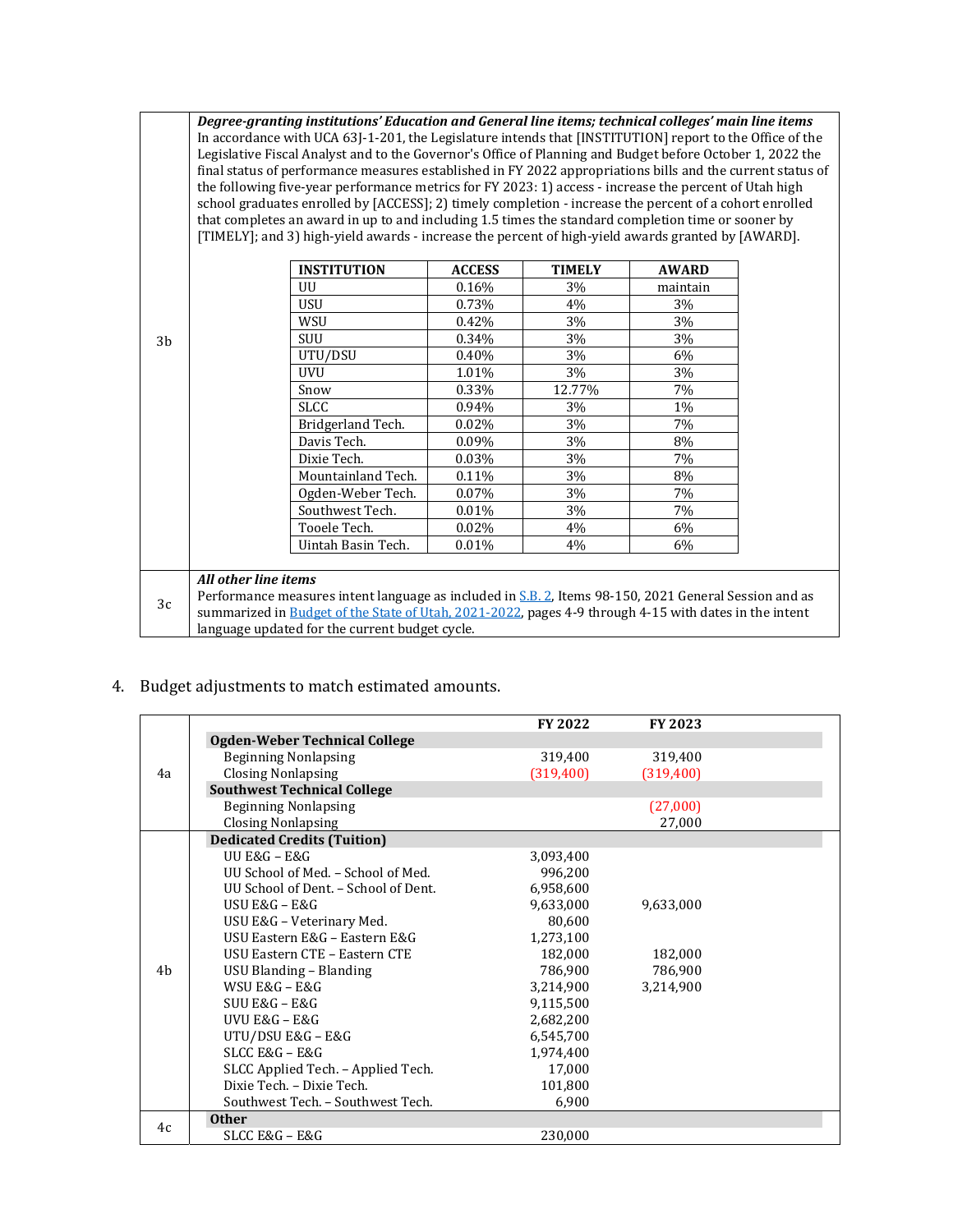5. Reallocations of Education Fund in FY 2023.

| From<br><b>Utah State University</b> | To                        | Amount      |
|--------------------------------------|---------------------------|-------------|
| E&G 0&M                              | <b>E&amp;G E&amp;G</b>    | \$72,100    |
| SWC Brigham City                     | SWC Admin                 | \$25,000    |
|                                      | SWC Admin                 |             |
| <b>SWC Tooele</b>                    |                           | \$10,100    |
|                                      | <b>SWC Uintah Basin</b>   | \$106,700   |
|                                      | <b>SWC Blanding</b>       | \$13,800    |
|                                      | SWC USU Eastern           | \$70,900    |
| E&G                                  | <b>AES</b>                | \$16,600    |
| E&G 0&M                              |                           | \$29,500    |
| E&G Vet. Med.                        |                           | \$4,900     |
| Tech. Ed.                            |                           | \$9,500     |
| Coop. Ext.                           |                           | \$500       |
| Water Rsch. Lab                      |                           | \$21,500    |
| Educ. Disad.                         |                           | \$300       |
| SWC Admin                            | E&G                       | \$500       |
| SWC Uintah Basin                     |                           | \$62,800    |
| SWC Brigham City                     |                           | \$489,800   |
| <b>SWC Tooele</b>                    |                           | \$254,000   |
| <b>SWC Blanding</b>                  |                           | \$30,600    |
| SWC USU Eastern                      |                           | \$98,000    |
| E&G                                  | E&G 0&M                   | \$20,100    |
| E&G 0&M                              | SWC USU Eastern           | \$6,400     |
| SWC Uintah Basin                     |                           | \$9,200     |
| <b>SWC Blanding</b>                  | Tech. Ed.                 | \$166,700   |
| SWC USU Eastern                      |                           | \$444,500   |
|                                      | E&G                       |             |
| Tech. Ed.                            |                           | \$1,378,300 |
| <b>SWC Tooele</b>                    | <b>SWC Uintah Basin</b>   | \$60,800    |
| <b>SWC Blanding</b>                  |                           | \$67,600    |
| <b>SWC Blanding</b>                  | <b>SWC USU Eastern</b>    | \$15,000    |
| SWC Prehistoric Mus.                 |                           | \$2,300     |
| E&G                                  | Coop. Ext.                | \$190,000   |
| <b>SWC USU Eastern</b>               | Tech. Ed.                 | \$156,800   |
| <b>Salt Lake Community College</b>   |                           |             |
| Applied Technology                   | E&G                       | \$700,000   |
| <b>Board of Higher Education</b>     |                           |             |
| Administration                       | <b>Student Assistance</b> | \$5,101,600 |

6. Reallocate \$350,000 ongoing appropriated as pass-through to the Governor's Office of Economic Opportunity in S.B. 2, Item 55, 2021 General Session to USU and WSU's Education and General line items (\$175,000 to each).